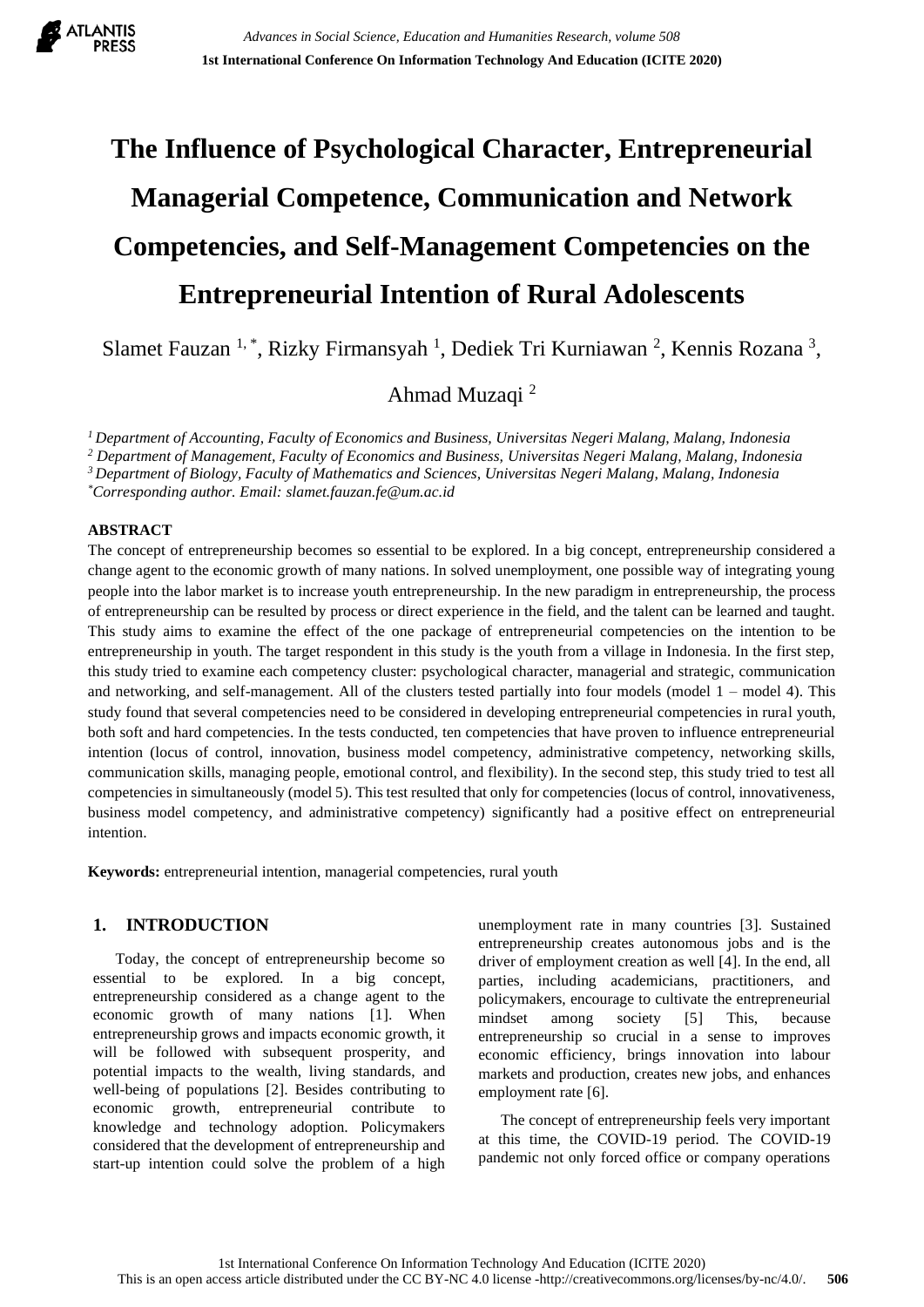to close but also encouraged the layoffs of employees. The condition also caused a setback in efforts to reduce unemployment. Indonesia's Labour Ministry recorded about 1.2 million workers are laid off from 74,430 companies because of the COVID-19 pandemic. Based on data from the Ministry of Manpower and BPJS Ketenagakerjaan, there are 2.8 million workers directly affected by COVID-19. They consist of 1.7 million formal workers laid off, and 749.4 thousand terminate the employment contract. Based on Indonesia Statistic Centre or Badan Pusat Statistik (BPS), unemployment has recorded about 5,34% or 7 million people in August 2018. In 2017, the population of Indonesia reached more than 260 million people. Based on the report "Macroeconomic Analysis Series: Indonesia Economic Outlook" by LPEM FEB UI, the Covid-19 pandemic will significantly affect the economic condition. Indonesia's GDP in 2020 is projected to grow slower at 2.4%-2.6% in 2020.

In the COVID-19 period, economic pressures cannot be ignored. Long-term planning is needed to recover economic conditions. The lockdown policy in preventing the spread of COVID-19 is mostly carried out in urban areas. This condition raises the opportunity for rural areas to take the forefront in the economic foundation. This condition gave a momentum to build sustainable economies in rural areas. This is also more likely to occur with the presence of village youths who are studying or working in urban areas and are returning home. They can foster rural economy faster with entrepreneurship. The conditions of distance learning or online make them have time to develop their business. In the long-term, rural youth will stay to develop the village. One possible way of integrating young people into the labor market is to increase youth entrepreneurship, which means that entrepreneurship can be implemented to overcome unemployment. New entrepreneurs will become a new employer that open new job in reducing the number of unemployed. Entrepreneurship has played an essential role in the economic prosperity and social stability of many developed countries. Based on data from the Indonesia Statistic Centre, Indonesia's economy based on GDP in 2019 grew 5.02%.

In the new paradigm in entrepreneurship, the process of entrepreneurship can be resulted by process or direct experience in the field, and the talent can be learned and taught [7]. In Indonesia, many educations at each level established an entrepreneurship education. Most education institutions include entrepreneurship in their course. Entrepreneurship education in Indonesia mostly has failed to create new entrepreneurs because an entrepreneur is not a favorite career choice for the student, although they are students in entrepreneurship department [8]. It needs the role of universities to prepare the student and to produce quality entrepreneurs [7]. Education institution has provided a teaching model to build entrepreneurial and managerial competencies, so the student can be ready to be an entrepreneur in the future. The education system is a critical area that is easy to intervene for entrepreneurship as a viable alternative to dependent employment [9].

The entrepreneurial system required the development of entrepreneurs with specific abilities and competencies, the most important of which is entrepreneurial competencies [6]. Many previous studies have discussed the factors associated with entrepreneurial intention among the youth. Entrepreneurial intention is defined as a person's desire to own a business or start an enterprise [10]. The previous research conducted the study to test the relationship between psychological characteristics toward entrepreneurial intention [1]. These results have shown that innovativeness, self-confidence, propensity to take a risk, need for achievement, and tolerance for ambiguity is positively related to entrepreneurial intention among undergraduate students Universiti Malaysia Sabah (UMS). However, the locus of control is not significantly related to entrepreneurial intention. The other researchers also found that psychological capital (hope, resilience, and self-efficacy) have positive effects on start-up intention [11]. The four dimensions of motivation to become an entrepreneur (i.e., beinginnovative, hope, altruism, and raw model motivation) have a significant effect on entrepreneurial intention [8]. The research conducted in public university students in Madrid, Spain, found that the six dimensions of personality traits affect entrepreneurial intention [12].

The intentions of rural youth to build entrepreneurial SMEs will be strengthened If they are empowered by entrepreneurial competencies [6]. The younger entrepreneurs may feel financial constraints, such as difficulties getting bank loans or finding other investors. Mitigate the condition; the youth can undergo two roles in their life, working in an organization, and starting a business. Inline, Jack Ma (CEO Alibaba) argued follow good boss in the best choice in the aged 20s and joined an excellent company to learn how to do things properly. Young entrepreneurs are the main driving force of rural development, and the sustainability of rural development can be greatly influenced by close attention to the abilities of entrepreneurs and the competencies of young people and the improvement of these competencies [6].

This study aims to examine the effect of the one package of entrepreneurial competencies on an intention to be entrepreneurship in youth villager. The target respondent in this study is the youth from some villages in Indonesia. This research will be interesting because the government is indeed focusing on village development. Based on the results of Village Potential Data Collection or Pendataan Potensi Desa (PODES), there were 83,931 administrative areas of the village level. The Village Development Index or Index Pembangunan Desa (IPD) showed the level of development in villages with underdeveloped, developing, and independent status. The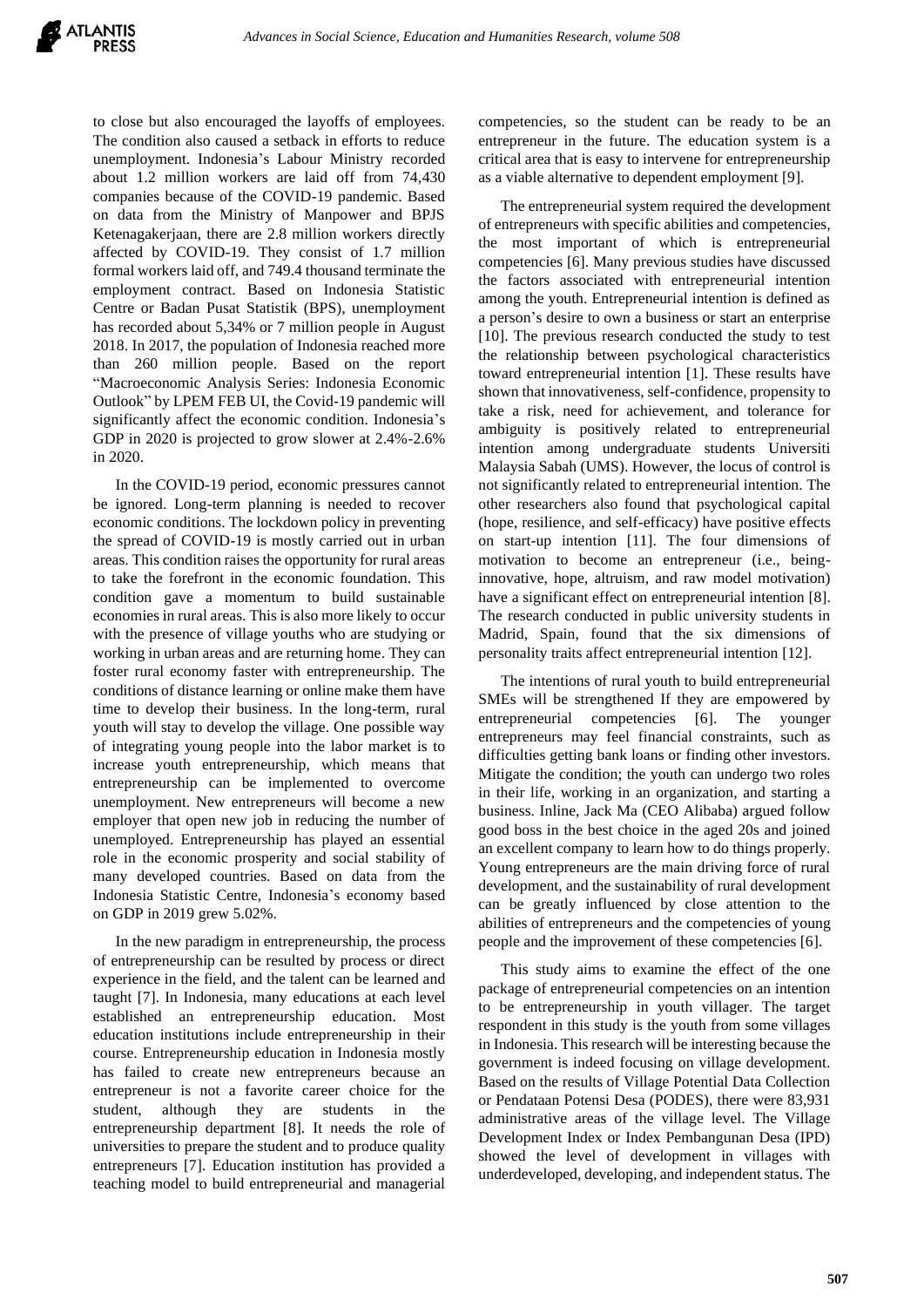Results of the IPD categorization resulted in 14,461 underdeveloped villages (19.17 percent), 55,369 developing villages (73.40%), and 5,606 independent villages (7.43%). With abundant natural resources, village management is still unable to be optimal. According to data from the Indonesian Central Statistics Agency, the number of poor residents in rural areas is 15.15 million people (March 2019). This figure is greater than the number of poor residents in urban who reached 9.99 million people in the same period. In percentage, the number of poor people in rural areas is 12.85%. Even so, the number of poor residents in rural areas is relatively down from 2018, which was recorded at 15.54 million people. This condition is a concern of the Indonesian government in optimizing the potential of villages in accelerating economic development in rural areas. Since 2015, the government has allocated budgets to rural areas through the village fund.

## **2. METHOD**

This study aims to examine the effect of psychological characteristics and entrepreneurs' managerial competencies on an intention to entrepreneurial intention in rural youth. The entrepreneurial competencies in this research formulated into four clusters: psychological character, managerial and strategic, communication and networking, and selfmanagement. All competencies will use as the independent variable. The entrepreneurial intention will act as the dependent variable. This study used questionnaires as collecting data method. The target respondent in this study is the youth. This study used Structural Equation Model (SEM) for analyzing data. In processing data, the researcher used software SPSS and LISREL.

#### **Research Hypothesis:**

- H1a : Locus of control positively influences on entrepreneurial intention in the rural youth.
- H1b : Propensity to take risk positively influences on entrepreneurial intention in the rural youth.
- H1c : Self-confidence positively influences on entrepreneurial intention in the rural youth.
- H1d : Need for achievement positively influences on entrepreneurial intention in the rural youth.
- H1e : Tolerance of ambiguity positively influences on entrepreneurial intention in the rural youth.
- H1f : Innovativeness positively influences on entrepreneurial intention in the rural youth.
- H2a : Business model competency positively influences on entrepreneurial intention in the rural youth.
- H2b : Administrative competency positively influences on entrepreneurial intention in the rural youth.
- H2c : Knowledge & technology competency positively influences on entrepreneurial intention in the rural youth.
- H2d : Attaining financial positively influences on entrepreneurial intention in the rural youth.
- H3a : Communication skill positively influences on entrepreneurial intention in the rural youth.
- H3b : Networking skill positively influences on entrepreneurial intention in the rural youth.
- H3c : Managing people positively influences on entrepreneurial intention in the rural youth.
- H4a : Flexibility positively influences on entrepreneurial intention in the rural youth.
- H4b : Personal credibility positively influences on entrepreneurial intention in the rural youth.
- H4c : Handling stress positively influences on entrepreneurial intention in the rural youth.
- H4d : Emotional control positively influences on entrepreneurial intention in the rural youth.
- H4e : Open mindset positively influences on entrepreneurial intention in the rural youth.



**Figure 1 Research Model**

# **3. RESULTS**

#### *3.1. Respondent Demographics*

After have distributed the questionnaire, the researchers received about 748 questionnaires to process in the next step. The total respondents who participated in this study were 748 people consisting of 192 males (25.7%) and 556 females (74.30%). Based on religion, the majority of respondents were Islam (95.1%). Based on age, the respondents were 520 people (69.5 %) between 16 and 20 years old, 215 people between 21 and 25 years old (28.7%), while 13 people were above 25 years old (1.7 %). Based on their hometown, the respondents in this study came from 25 provinces in Indonesia, and the highest number came from East Java (83.3%). The respondent also asked their family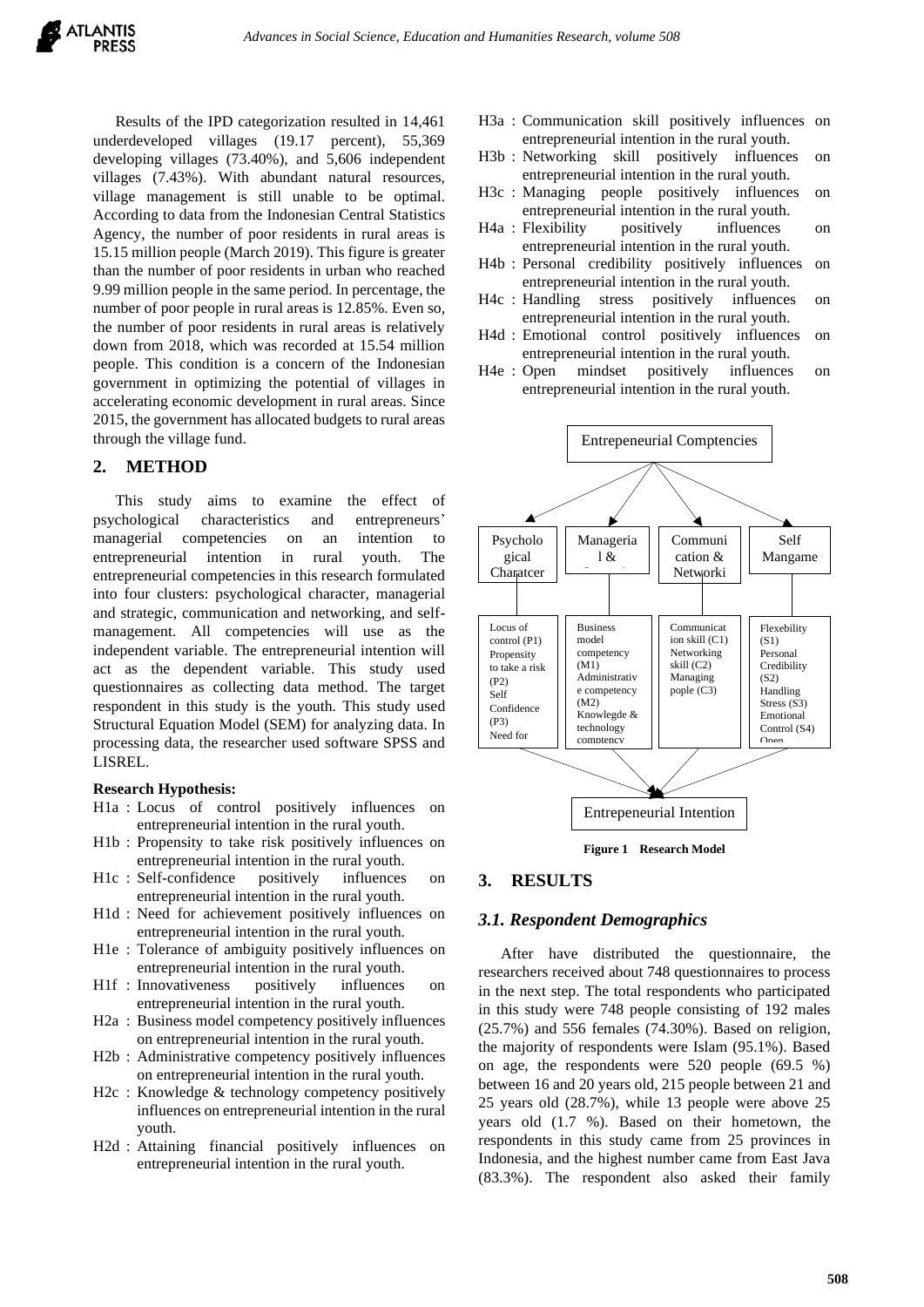background. The majority of respondents recognized if they came from an entrepreneur family (59.2 %), while 40.8% of respondents did not have an entrepreneur background in their family.

#### *3.2. Validity Measurement*

To test validity, the researcher using Confirmatory Factor Analysis (CFA) [13]. The purpose of this test to make sure all dimensions or variables proper to the next statistical test. item will be significant if a loading factor higher than 0.5. The first processed data showed that there are some items which not fulfill loading factor's standard  $\geq 0.5$ , The items are LC1, LC2, LC3, LC5, LC7, PR2, PR3, PR4, PR6, SC1, SC2, SC3, SC4, SC6, NA2, NA3, NA4, NA6, TA3, TA4, TA6, IN1, and IN5. These items will be deleted, and we process the second running LISREL. After the cut-off dimension, which not proper in this test, the researcher did second running. On second running LISREL, all variables have been proper loading factor criteria  $\geq 0.5$ . the CR value was in the range 0.66 -0.93 that indicated fulfill the reliability criteria  $CR \ge 0.7$ . This condition was also in VE. The VE value was in range  $0.5 - 0.7$  and indicated that the variables fulfill VE  $\geq 0.5$ .

#### *3.3. Reliability measurement*

The purpose of reliability is how to ensure reliability for each used item reliable to measure a variable. to use the construct reliability (CR) and variance extracted (VE) when the model used is structural equation modeling (SEM) to show data reliability. The use of CR will be proper if the item fulfills reliability criteria, the value CR  $\geq$  0,70 and VE  $\geq$  0,5.

#### *3.4. Descriptive Statistics*

Descriptive statistics are statistics that organize and analyze data and numbers in order to provide regular, concise, and transparent data so that specific meanings can be drawn. all variable had the mean in "high category". The maximum value was in range 5.33 to 6.00, while the minimum value was 1.00 to 2.20.

It should be noticed that the propensity to take a risk (PR) has the highest means, while the networking skill (NS) has the lowest means. For the standards deviation, locus of control is the highest value with 1,06587.

#### *3.5. Hypothesis Test*

This study has five research models for measuring the relationship among variables (Table 1). In model 1, the researchers examined the influence of psychological character on entrepreneurial intention. Model 2 tested the relationship between managerial and strategic competencies on entrepreneurial intention. Model 3 focused on the effect of communication skills on

entrepreneurial intention. Model 4 was to find out the effect of self-management on entrepreneurial intention, In the last, model 5 determined the effect of psychological character, managerial strategic, communication sill, and self-management together on entrepreneurial intention. Each variable is proxy by several supporting dimensions.

In the first test, the researcher used path analysis to measure 13 hypotheses in four models, model 1 to model 4. Nine hypotheses were supported, and the hypothesis was not supported. Two hypotheses in model 2 were supported. This result indicated that locus of control had a positive effect on the entrepreneurial intention on the rural youth ( $\beta = 0.2$ , t-value (2.62)  $\geq$  1.645), and innovativeness had a positive effect on the entrepreneurial intention on the rural youth ( $\beta$ = 0.52, tvalue (7.35)  $\geq$  1.645). Based on model 1, H1a and H1f were accepted. In model 2, two hypotheses were supported, and two hypotheses were not supported. Based on the result, business model competencies had a positive effect on the entrepreneurial intention of the rural youth (β= 0.50, t-value (8.76) > 1.645). Administrative competencies had a positive effect on the entrepreneurial intention of rural youth ( $\beta$ = 0.25, t-value  $(4.45) \ge 1.645$ . However, attaining financial did not have a positive effect on the entrepreneurial intention of rural youth ( $\beta$  = -0.05, t-value (-1.07)  $\leq$  1.645). The same result occurred in the knowledge of technology, which did not have a positive effect on entrepreneurial intention ( $\beta$  = -0.70, t-value  $(1.38) \le 1.645$ ). Based on model 2, H2a and H2b were accepted while H2c and H2d were rejected.

Based on the result of model 3, all variables had a positive effect on the entrepreneurial intention of rural youth. The result indicated that H3a, H3b, H3c were accepted. The test resulted that the networking skill proved had a positive effect on the entrepreneurial intention of rural youth ( $\beta$  = 0.24, t-value (4.01)  $\geq$  1.645). Networking skills positively

Influenced the entrepreneurial intention of rural youth (β= 0,19, t-value (2.59) ≥ 1.645). Managing people positively related to the entrepreneurial intention of rural youth (β= 0.27, t-value (4.76)  $\geq$  1.645). In model 4, two hypotheses were supported, and another two hypotheses were rejected. The processed data resulted that emotional control ( $\beta$ = 0.27, t-value (2.58)  $\geq$  1.645) and flexibility ( $\beta$ = 0.23, t-value (2.86)  $\geq$  1.645) had positive influence on the entrepreneurial intention of rural youth. In other side, handling stress ( $\beta$  = 0.05, t-value (0.52)  $\leq$  1.645) and personal credibility ( $β = 0.07$ , t-value (0.89)  $≤ 1.645$ ) did not have positive effect on the entrepreneurial intention of rural youth. In conclusion, H4a and H4d were accepted while H4b and H4c were rejected.

Model 5 in this research to test all dimension on independent and dependent variable in simultaneously. Based on path analysis test for Model 5, four hypotheses supported and nine hypotheses were not supported. This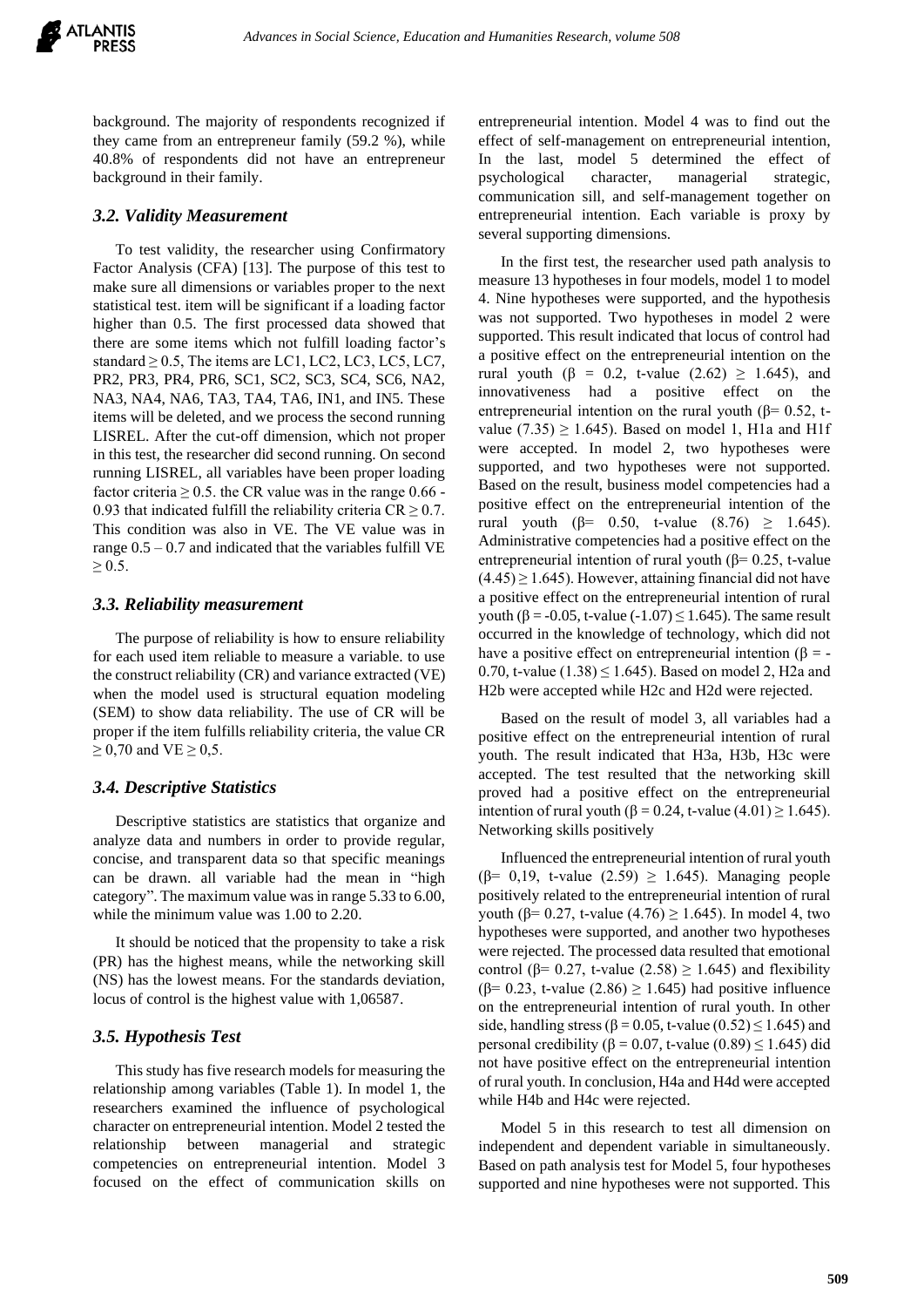result indicated that locus of control had a positive influenced to entrepreneurial intention ( $(\beta = 0.17, t$ -value  $(2,23) \ge 1.645$ ), innovativeness had a positive influence to the entrepreneurial intention of rural youth (β = 0.16, t-value (1,66)  $\geq$  1.645), business model had a positive influence to the entrepreneurial intention of rural youth  $((\beta=0.31, t-value (3.53) \ge 1.645)$ , and this condition also occurred in administrative competency who had a positive influence to the entrepreneurial intention of rural youth (β= 0.26, t-value  $(3,50) \ge 1.645$ ). Otherwise, attaining financial (β = -0,09, t-value (1,54)  $\leq$  1.645), knowledge of technology ( $\beta$ = 0,04, t-value (0,62)  $\leq$ 1.645), network skill (β = 0,11, t-value (1,38)  $\leq$  1.645), communication skill (β = -0,06, t-value (-0,78)  $\leq$  1.645), managing people ( $\beta = 0.02$ , t-value (0.26)  $\leq 1.645$ ), emotional control ( $\beta$  = -0,11, t-value (-1,02)  $\leq$  1.645), handling stress (β = 0,06, t-value (0,78)  $\leq$  1.645), personal credibility (β = -0,02, t-value (-0,33)  $\leq$  1.645), and Flexibility ( $\beta$  = -0,01, t-value (-0,15) < 1,645) did not have a positive influence to the entrepreneurial intention of rural youth.

## *3.6. Goodness of Fit Model*

This study used structural equation modeling (SEM) analysis using LISREL 8.80 to test the model fit. SEM gives more goodness-of-fit indices for the full structural model, giving more superior empirical results [24]. The fit model achieved if there are at least 4-5 indicators of goodness of fit, but the criteria must be covered in each GOF measurement: absolute fit measures, incremental fit measures, and parsimonious fit measure. Based on the result of processing data, the fit statistics were excellent  $(RMSEA \le 0.08; RMR \le 0.05; NFI \ge 0.90; TLI \ge 0.90;$ CFI  $\geq$  0.90; IFI  $\geq$  0.90; GFI  $\geq$  0.90; IFI  $\geq$  0.90), thus further confirming an excellent fitting model.

## **4. DISCUSSION**

# *4.1. Youth Entrepreneurship in Decreasing the Poverty*

The economic development of the village with various abundant natural resources becomes homework for the government. This is inseparable from the rural economic conditions that are still lagging behind. Based on the data from Badan Pusat Statistik (BPS) or the Indonesian Central Statistics Agency, the number of poor people in March 2019 was 25.14 million people, decreasing 0.53 million people from September 2018 and decreasing 0.80 million people towards March 2018.

The number of poor people in the urban area in March 2019 fell about 136.5 thousand people from September 2018 (from 10.13 million people in September 2018 to 9.99 million people in March 2019). Meanwhile, the number of poor people in rural areas fell about 393.4 thousand people (from 15.54 million people in September 2018 to 15.15 million people in March 2019). The poor population in Indonesia is still contributed from rural areas, about 60%. The number is higher than the poor population in urban areas.

| Model   | Path                                                  | <b>Coefficient</b> | Path<br>estimate | <b>Decision</b> |
|---------|-------------------------------------------------------|--------------------|------------------|-----------------|
| Model 1 | Locus of control – Entrepreneurial Intention          | 0.20               | $2.62**$         | Supported       |
|         | Innovativeness – Entrepreneurial intention            | 0.52               | $7.35**$         | Supported       |
| Model 2 | Business Model – Entrepreneurial Intention            | 0.50               | $8.76***$        | Supported       |
|         | Attaining Financing – Entrepreneurial Intention       | $-0.05$            | $-1.07$          | Rejected        |
|         | Knowledge of Technology – Entrepreneurial Intention   | 0.70               | 1.38             | Rejected        |
|         | Administrative Competency – Entrepreneurial Intention | 0.25               | $4.45**$         | Supported       |
| Model 3 | Network Skill - Entrepreneurial Intention             | 0.24               | $4.01**$         | Supported       |
|         | Communication Skill – Entrepreneurial Intention       | 0.19               | $2.59**$         | Supported       |
|         | Managing People – Entrepreneurial Intention           | 0.27               | $4.76**$         | Supported       |
| Model 4 | Emotional Control – Entrepreneurial Intention         | 0.27               | $2.58**$         | Supported       |
|         | Handling Stress – Entrepreneurial Intention           | 0.05               | 0.52             | Rejected        |
|         | Personal Credibility – Entrepreneurial Intention      | 0.07               | 0.89             | Rejected        |
| Model 5 | Locus of control – Entrepreneurial Intention          | 0,17               | $2,23**$         | Supported       |
|         | Innovativeness – Entrepreneurial intention            | 0.16               | $1.66***$        | Supported       |
|         | Business Model – Entrepreneurial Intention            | 0.31               | $3.53**$         | Supported       |
|         | Attaining Financing – Entrepreneurial Intention       | $-0,09$            | $-1,54$          | Rejected        |
|         | Knowledge of Technology – Entrepreneurial Intention   | 0.04               | 0.62             | Rejected        |
|         | Administrative Competency – Entrepreneurial Intention | 0.26               | $3.50**$         | Supported       |
|         | Network Skill – Entrepreneurial Intention             | 0,11               | 1,38             | Rejected        |
|         | Communication Skill – Entrepreneurial Intention       | $-0,06$            | $-0.78$          | Rejected        |
|         | Managing People – Entrepreneurial Intention           | 0.02               | 0,26             | Rejected        |
|         | Emotional Control – Entrepreneurial Intention         | $-0,11$            | $-1,02$          | Rejected        |
|         | Handling Stress - Entrepreneurial Intention           | 0,06               | 0.78             | Rejected        |
|         | Personal Credibility – Entrepreneurial Intention      | $-0,02$            | $-0,33$          | Rejected        |
|         | Flexibility – Entrepreneurial Intention               | $-0.01$            | $-0.15$          | Rejected        |

**Table 1 Path Coefficient and Hypotheses Test**

Note: Estimate use  $t \ge 1,65$  (one tailed)

Source: Processing Data from LISREL 8.8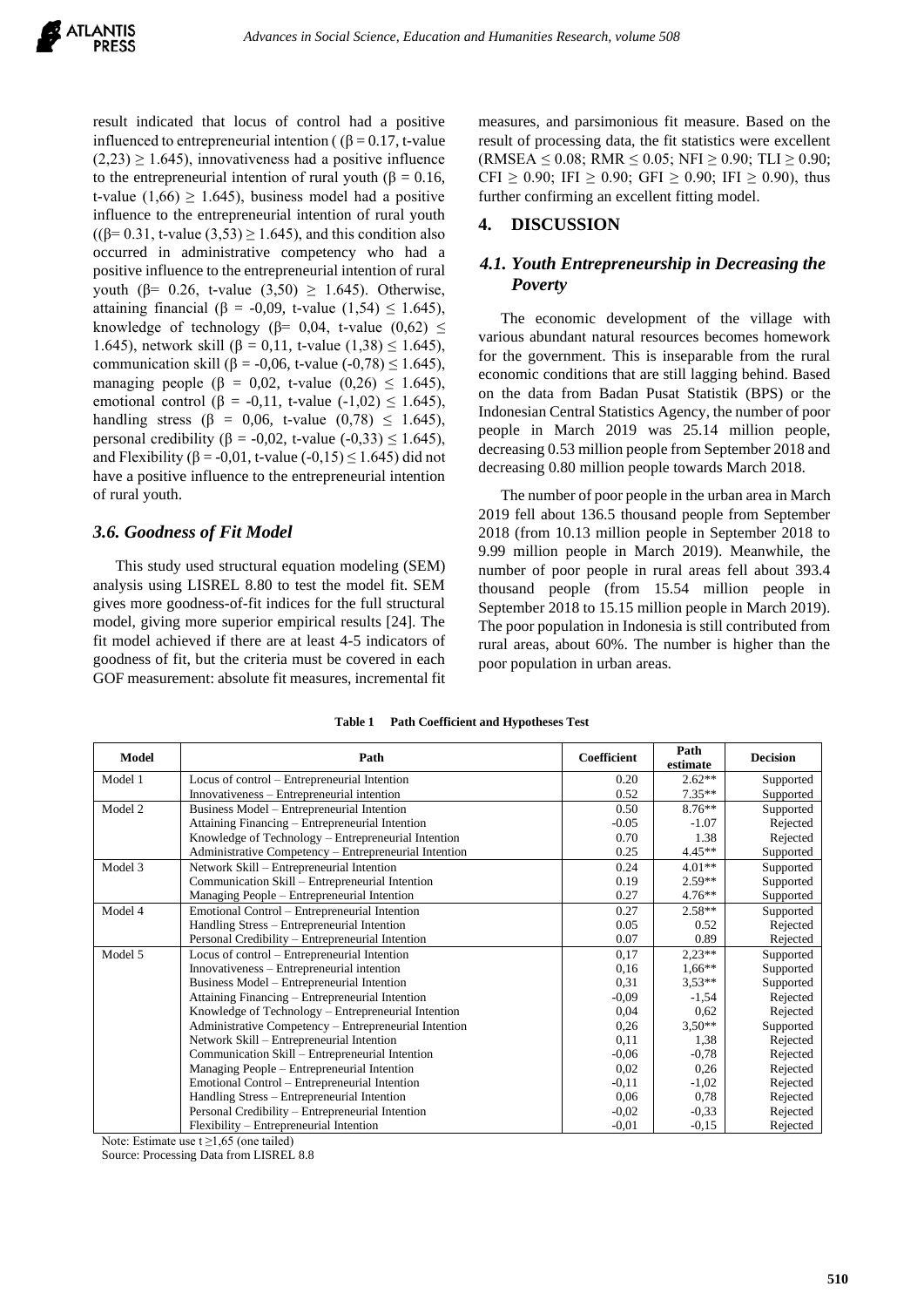Entrepreneurship has been considered one of the potential solutions for income poverty and many social challenges [14]. Entrepreneurship able to decrease unemployment, increase the people or resources productivity, and improve people's income [6]. The study showed evidence of entrepreneurship in overcoming poverty [1]. The study of entrepreneurship is also interesting to discuss when related to the perspective of rural areas. The development of entrepreneurship in rural areas is challenging due to a lack of human resources, and it is not possible to use the traditional formal education approach [15].

The empowerment of rural youth is one of the concrete steps in developing rural entrepreneurship. A rural entrepreneur operating an enterprise is an individual who resides in the rural area and establishes an SME in the community that contributes to the economic development of his or her rural area [6]. This is based on the ability of young people who are still able to get new knowledge. They are also easily open mindsets towards something and a new way.

They are very open and mastered in technology. The youth in rural meet limitations in facilities and infrastructure in rural areas that are still lagging behind than in urban areas. More facilities need to be provided for prospective entrepreneurs [16]. Rural economies are often framed in terms of structural deficits arising from population loss, inadequate investment, limited levels of human capital, and aging populations [15].

# *4.2. Building the Entrepreneurship in Youth Villager*

Government policies on entrepreneurship programs should focus more on prospective young to start new business ideas in market niches rather than limiting training programs to existing businesses because these businesses already have ongoing business activities [16]. The government can help in terms of providing subsidies to the youth who cannot compete with the existing firms [16]. Entrepreneurship training can be a way to strengthen the capacity of entrepreneurial spirit for youth in the village. Entrepreneurship training is defined as any educational program or educational process that develops entrepreneurial attitudes and skills [17]. This research succeeded in confirming if the competencies in youth village had a positive effect on the desire to become young entrepreneurs.

Based on this research, there are several competencies that need to be considered in developing entrepreneurial competencies in rural youth, both soft and hard competencies. In the test conducted, competencies proven to be influential in this research were the locus of control, innovativeness, business model competency, administrative competency, networking skill, communication skill, managing people, emotional control, and flexibility. These competencies can be the foundation in developing entrepreneurship training in accordance with village youth. This research grouped into three clusters, namely competency dealing business (innovativeness, business model competency, and administrative competency), competency dealing people (networking skill, communication skill, and managing people), and competencies were dealing selfmanagement (locus of control, emotional control, and flexibility).

Based on the competencies, this research can develop three types of training and development: training in a business area, training in managing people area, and training in self-management. Two categories training: presentation methods and hands-on methods. The presentation method is a training method in which people who are trained are passive recipients of the information.

The hands-on method is a training method that involves people who are actively trained in the teaching process. Our paper suggested combining both of them in increasing effective results, but the portion of the handson method is higher than the presentation method. The training (*seminar*/workshop) can include how business can be set-up and conducted by inviting successful entrepreneurs to share entrepreneurial knowledge in order to give new insight or ideas on when and how to overcome [16].

# **5. CONCLUSION**

In the first step, this study tried to examine each competency cluster: psychological character, managerial and strategic, communication and networking, and selfmanagement. All of the clusters tested partially into four models (model  $1 -$  model 4). This study found that there are several competencies that need to be considered in developing entrepreneurial competencies in rural youth, both soft and hard competencies. In the tests conducted, ten competencies that have proven to influence entrepreneurial intention (locus of control, innovation, business model competency, administrative competency, networking skills, communication skills, managing people, emotional control, and flexibility).

In the second step, this study tried to test all competencies in simultaneously (model 5). This test resulted that only for competencies (locus of control, innovativeness, business model competency, and administrative competency) significantly had a positive effect on entrepreneurial intention. This research grouped into three clusters, namely competency dealing business (innovativeness, business model competency, and administrative competency), competency dealing people (networking skill, communication skill, and managing people), and competencies were dealing with selfmanagement (locus of control, emotional control, and flexibility). Based on the competencies, this research can develop three types of training and development: training